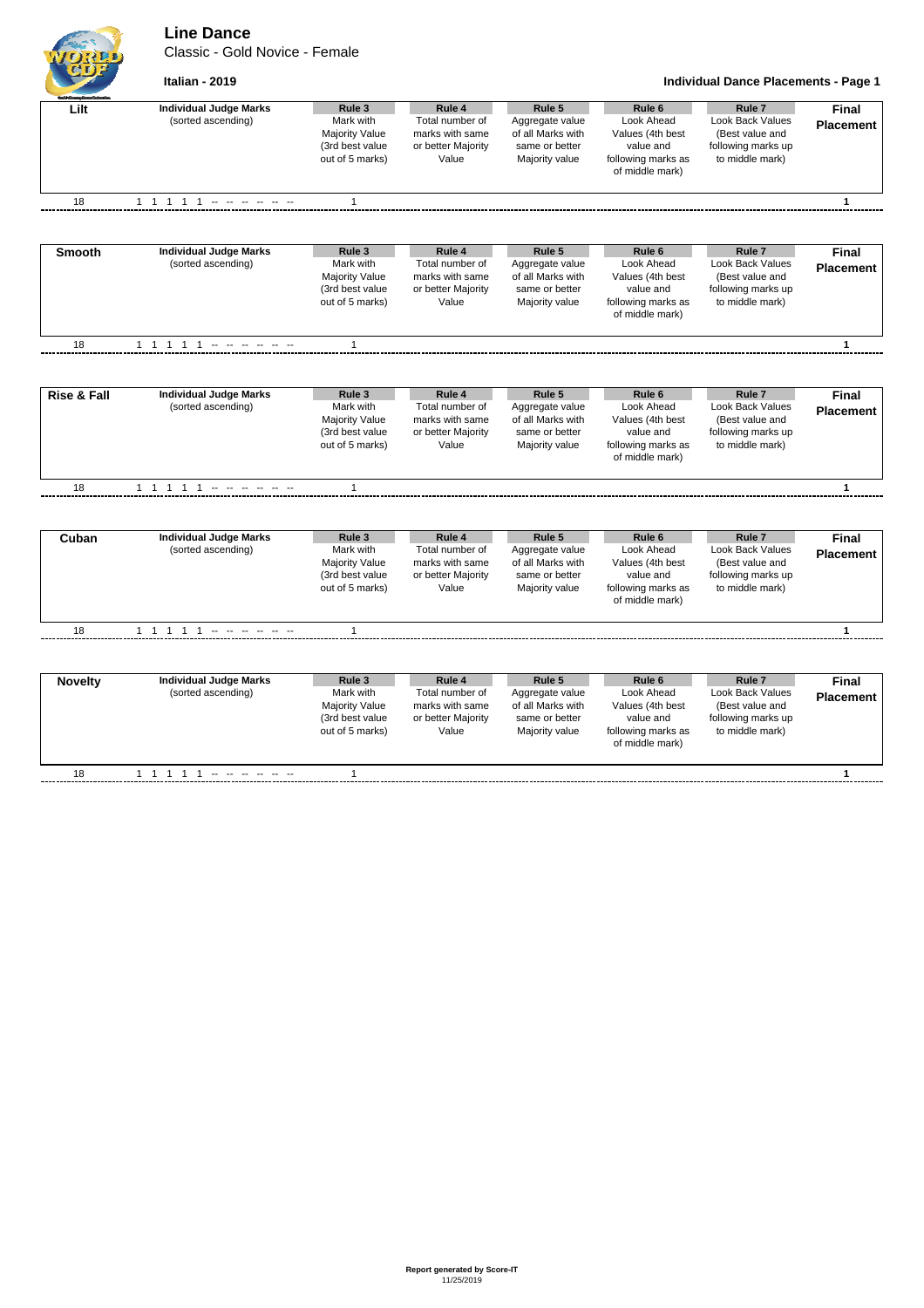## **Line Dance**

WORD

M - Movement T - Timing

Classic - Gold Novice - Female

| C(D)                   | Italian - 2019                           |                       |                     |             |                         |                                 |                           |                |    | <b>Penalties - Page 2</b> |  |  |  |
|------------------------|------------------------------------------|-----------------------|---------------------|-------------|-------------------------|---------------------------------|---------------------------|----------------|----|---------------------------|--|--|--|
| Lilt                   | Judges                                   |                       |                     |             |                         |                                 |                           |                |    |                           |  |  |  |
|                        | $\overline{2}$                           | 3                     | 4                   | 5           | 6                       | 7                               | 8                         | $\overline{9}$ | 10 | 11                        |  |  |  |
|                        | No penalties were applied in this dance. |                       |                     |             |                         |                                 |                           |                |    |                           |  |  |  |
| Smooth                 | Judges                                   |                       |                     |             |                         |                                 |                           |                |    |                           |  |  |  |
|                        | $\overline{2}$                           | 3                     | 4                   | 5           | 6                       | 7                               | 8                         | 9              | 10 | 11                        |  |  |  |
|                        | No penalties were applied in this dance. |                       |                     |             |                         |                                 |                           |                |    |                           |  |  |  |
| <b>Rise &amp; Fall</b> |                                          |                       |                     |             | Judges                  |                                 |                           |                |    |                           |  |  |  |
|                        | $\overline{2}$                           | 3                     | 4                   | 5           | 6                       | $\overline{7}$                  | 8                         | 9              | 10 | 11                        |  |  |  |
|                        | No penalties were applied in this dance. |                       |                     |             |                         |                                 |                           |                |    |                           |  |  |  |
| Cuban                  | $\overline{2}$                           | 3                     | 4                   | 5           | Judges<br>6             | $\overline{7}$                  | 8                         | 9              | 10 | 11                        |  |  |  |
|                        | No penalties were applied in this dance. |                       |                     |             |                         |                                 |                           |                |    |                           |  |  |  |
| <b>Funky</b>           |                                          |                       |                     |             | Judges                  |                                 |                           |                |    |                           |  |  |  |
|                        | $\overline{2}$                           | 3                     | 4                   | 5           | 6                       | $\overline{7}$                  | 8                         | 9              | 10 | 11                        |  |  |  |
|                        | No penalties were applied in this dance. |                       |                     |             |                         |                                 |                           |                |    |                           |  |  |  |
| <b>Novelty</b>         |                                          |                       |                     |             | Judges                  |                                 |                           |                |    |                           |  |  |  |
|                        | $\overline{2}$                           | 3                     | 4                   | 5           | 6                       | $\overline{7}$                  | 8                         | 9              | 10 | 11                        |  |  |  |
|                        | No penalties were applied in this dance. |                       |                     |             |                         |                                 |                           |                |    |                           |  |  |  |
| Penalty                | <b>Non-Conference Penalty Codes</b>      |                       |                     |             |                         | <b>Conference Penalty Codes</b> |                           |                |    |                           |  |  |  |
| <b>Codes</b>           | 1 Placement Reduction                    | <b>Last Placement</b> |                     |             |                         |                                 |                           | Codes          |    |                           |  |  |  |
|                        | - Costume and Appearance<br>C            |                       | Self Selected Music |             |                         | S - Single Lower Placement      |                           |                |    |                           |  |  |  |
|                        | B<br><b>Basic Pattern</b><br>$\sim$      | - Dance Delivery<br>D |                     | Loss of Hat |                         |                                 | - Last Place<br>Q         |                |    |                           |  |  |  |
|                        | - Courtesy & Floorcraft<br>F.            | H - Costume Minimums  |                     |             | Leaving the Dance Floor |                                 | X - Full Disqualification |                |    |                           |  |  |  |

A - Acceptable Behavior (Boots & Hats) E - Expulsion